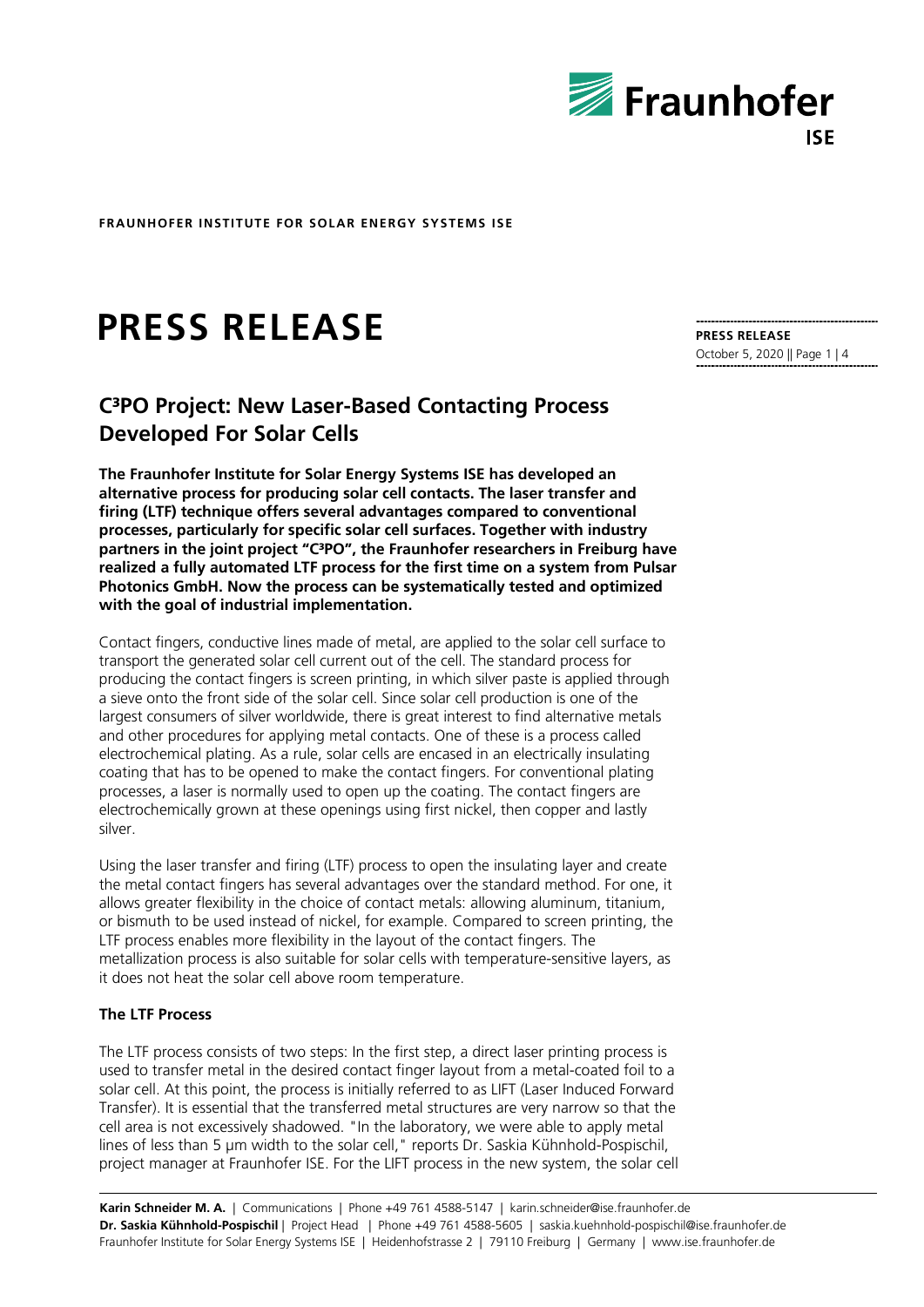

is placed on a vacuum chuck and is moved under a metal-coated foil from which the metal is transferred to the solar cell. After the metal transfer, the metal foil is transported fully automatically through a roll-to-roll system for the metal transfer of the next solar cell. The coated films used in the LIFT process were developed especially for this purpose by the ROWO company.

In the second process step, the metal structures from the first step are formed into contacts using a laser selective heating (LSH) process. A laser from the Soliton / Advalue company is used. The wavelength of the laser beam is absorbed by the metal but not by the underlying silicon. As a result, the laser does not damage the silicon material in this process, which is advantageous for high solar cell efficiencies. Both process steps can be fully automated and are carried out in the new LTF system aligned to within a few micrometers.

The functionality of the LTF process had been proven previously in the laboratory. Now it has been carried out for the first time on an industry-scale system as a collaborative effort between the project partners PULSAR, Soliton, RENA, ROWO and Fraunhofer ISE within the joint project "C<sup>3</sup>PO" ("Cool Copper Contacts – Development of an industrial low-temperature technology to manufacture 20µm copper contacts for bifacial PERC, hetero and TOPCon solar cells"), which was funded by the Federal Ministry for Economic Affairs and Energy BMWi. In future, in addition to the LTF application described above, contact fingers are also to be manufactured in their entirety layer by layer, thus additively." In addition to the manufacture of minuscule 3D structures and the localized coating of sensitive components, we see possible applications for the LTF technology in a variety of other research fields. With the pilot system and our consortium of experts, we hold the best prerequisites to successfully develop these in the future," says Jan Nekarda, department head of Structuring and Metallization at Fraunhofer ISE.

**PRESS RELEASE** October 5, 2020 || Page 2 | 4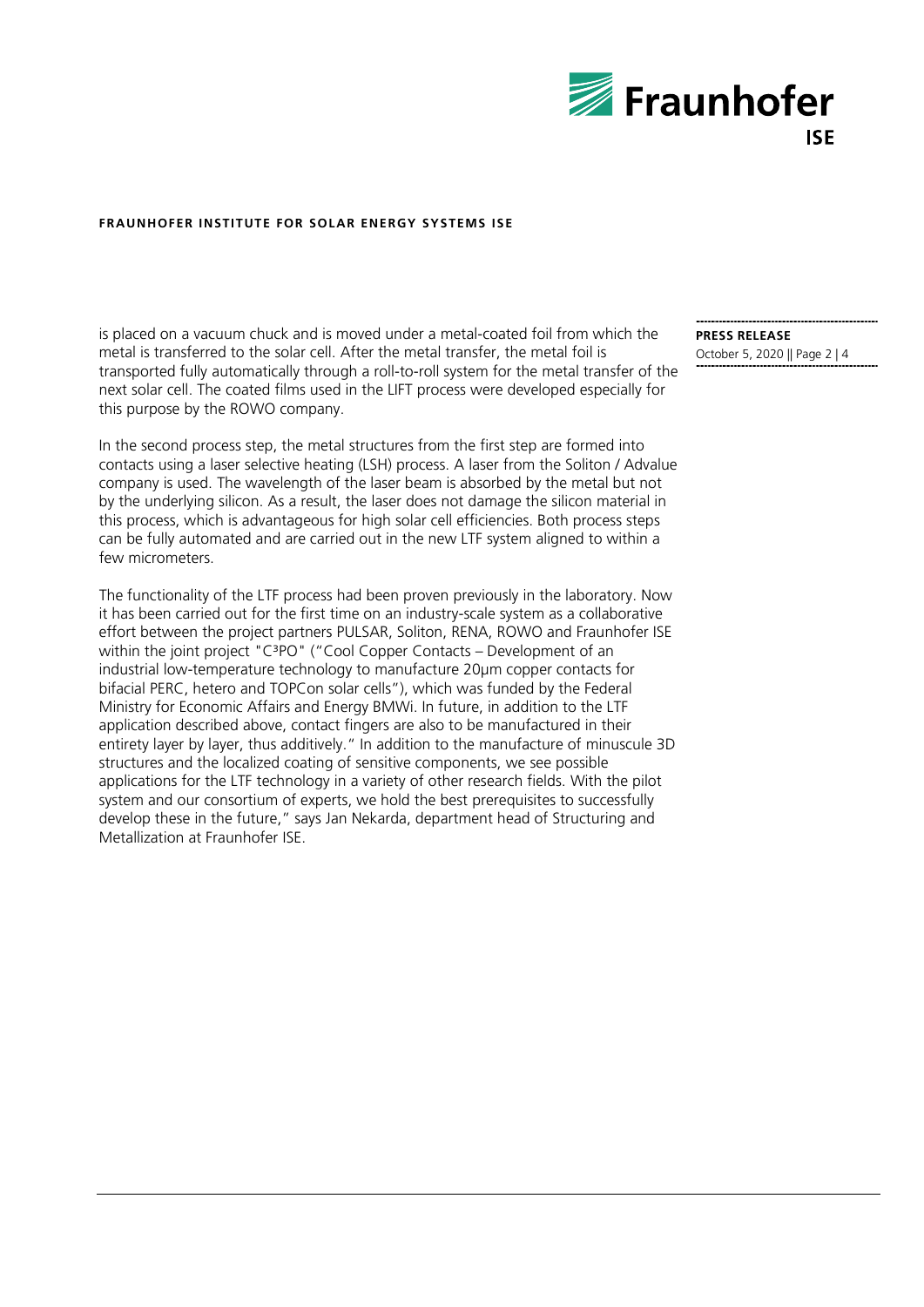



**PRESS RELEASE** October 5, 2020 || Page 3 | 4

Fully automated roll-to-roll laser transfer and firing system at Fraunhofer ISE. The system was developed within the collaborative project "C<sup>3</sup>PO", which was financed by German federal and state funds. ©Fraunhofer ISE

### **Project Partners**

### **About Pulsar Photonics**

Pulsar Photonics GmbH is an innovative high-tech company in the field of laser technology. The range of services includes development and production of laser machines for material processing with short and ultra-short pulsed lasers. Further business areas include serial micro manufacturing and the development of complex beam shaping systems for multi-beam and precision processing. The machines are adapted to the meet the requirements of the process and the customer. This includes the components contained and the individualized software solutions. Pulsar Photonics GmbH, founded in 2013, is one of the 1000 fastest growing companies in Europe according to Financial Times and Statista. <https://www.pulsar-photonics.de/en/>

### **About ROWO Coating**

One focus of ROWO is the development of customized coating systems on flexible substrates such as foils, non-woven and woven fabrics. The demands on the coatings